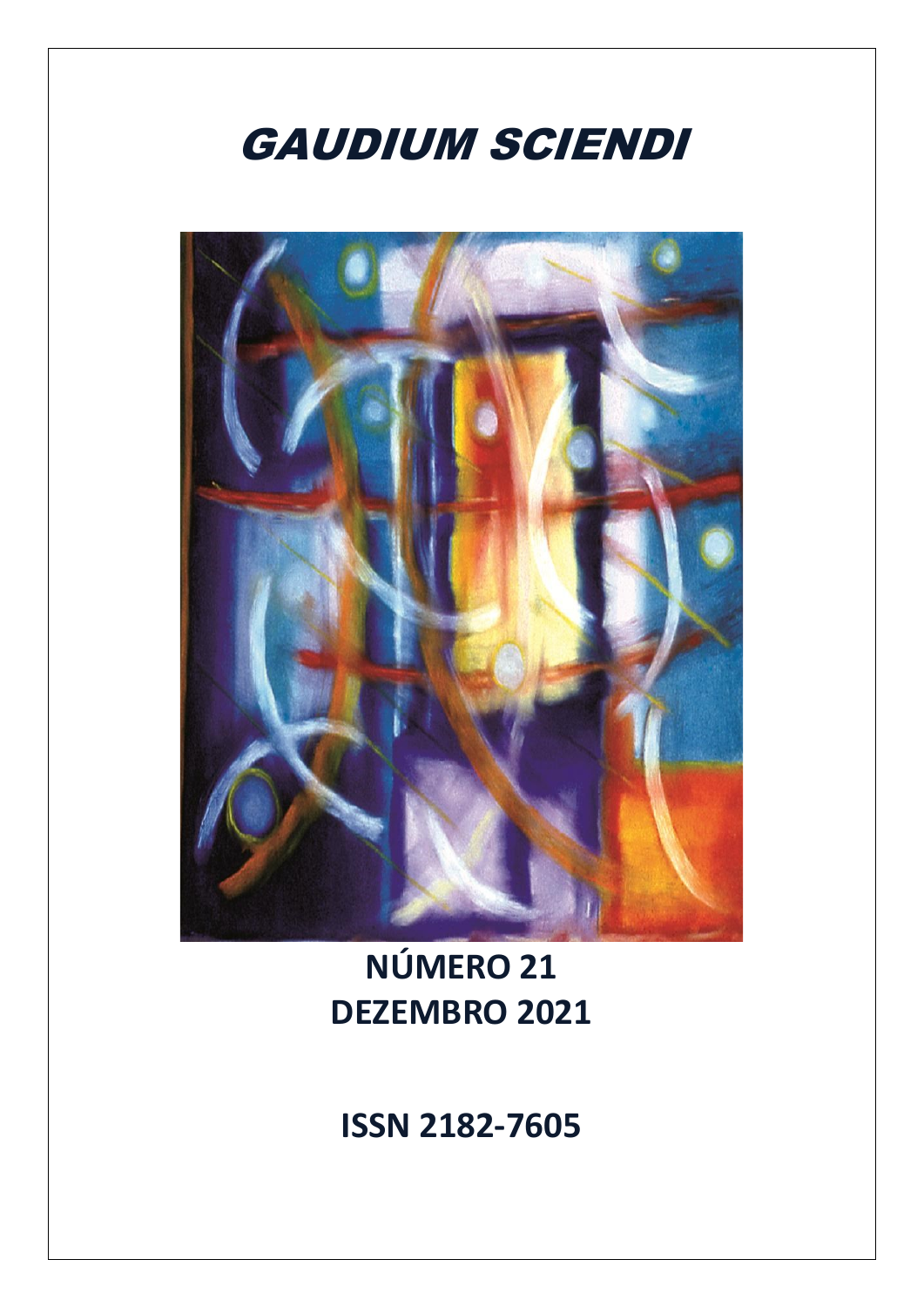**Imagem da capa** *A Porta*  **Ana Mandillo, 2012**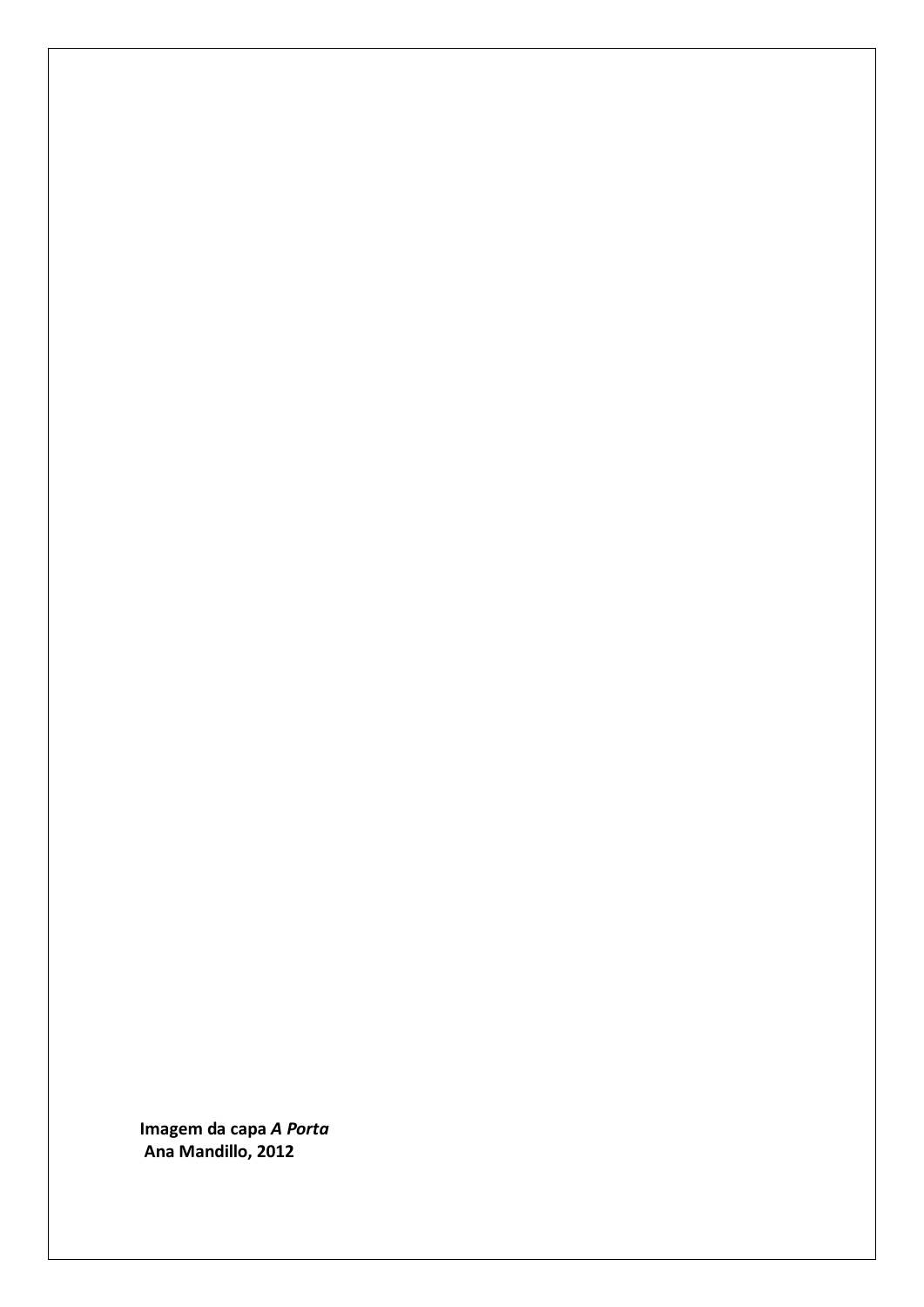

# *SUMÁRIO*

# **EDITORIAL**

| <b>Maria Laura Bettencourt Pires</b> |  |
|--------------------------------------|--|
| Directora da revista Gaudium Sciendi |  |

# **ARTIGOS**

| <b>BIOPOLÍTICA E PANDEMIA: QUE FUTURO QUEREMOS?</b>                                  |  |
|--------------------------------------------------------------------------------------|--|
|                                                                                      |  |
|                                                                                      |  |
|                                                                                      |  |
| A ESPERANÇA DA ESPERANÇA                                                             |  |
|                                                                                      |  |
|                                                                                      |  |
|                                                                                      |  |
| COMO ENTENDER O CINEMA PORTUGUÊS? O DIÁLOGO ENTRE A CINEMATOGRAFIA                   |  |
| DE LUÍS ISMAEL E DE PAULO A.M. OLIVEIRA                                              |  |
|                                                                                      |  |
|                                                                                      |  |
|                                                                                      |  |
|                                                                                      |  |
| (EN)GENDERING TRANSLATION(S): THE LANDING ON THE MOON (1969)                         |  |
|                                                                                      |  |
|                                                                                      |  |
|                                                                                      |  |
|                                                                                      |  |
| LER LITERATURA NA IDADE DOS PORQUÊS: A IMPORTÂNCIA DA INVESTIGAÇÃO                   |  |
| EM LITERATURA PARA A INFÂNCIA E JUVENTUDE A PARTIR DOS ESTUDOS<br><b>LITERÁRIOS.</b> |  |
|                                                                                      |  |
|                                                                                      |  |
|                                                                                      |  |
| O PROGRAMA FULBRIGHT E AS OPORTUNIDADES QUE OFERECE A INSTITUIÇÕES                   |  |
| PORTUGUESAS, ESTUDANTES, PROFESSORES E INVESTIGADORES PORTUGUESES E                  |  |
| <b>AMERICANOS</b>                                                                    |  |
|                                                                                      |  |
|                                                                                      |  |
|                                                                                      |  |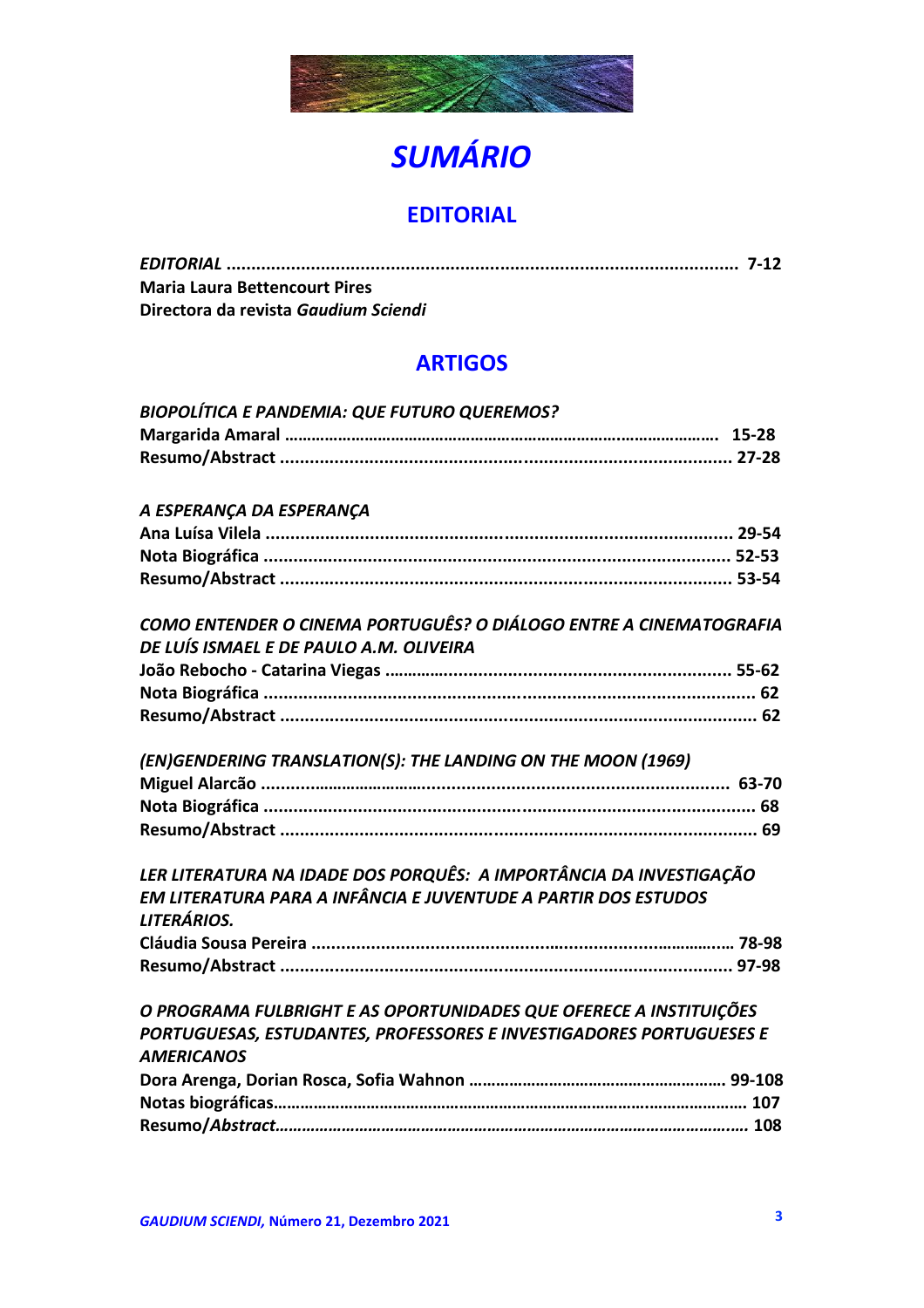

| <b>MALLARMÉ'S CHOREOGRAPHY: AN INTERPRETATION OF UN COUP DE DÉS</b> |  |
|---------------------------------------------------------------------|--|
|                                                                     |  |
|                                                                     |  |
|                                                                     |  |

| NARRATIVA(S), MEDICINA(S), HUMANIDADE(S): LIÇÕES DE JÚLIO DINIS |  |
|-----------------------------------------------------------------|--|
|                                                                 |  |

#### *PESSIMISM AND OPTIMISM*

# **INFORMAÇÕES SOBRE** *GAUDIUM SCIENDI*

**NOTA: O Conselho Editorial da** *Gaudium Sciendi* **respeita a decisão pessoal dos autores de não escreverem segundo o projecto do chamado Novo Acordo Ortográfico.**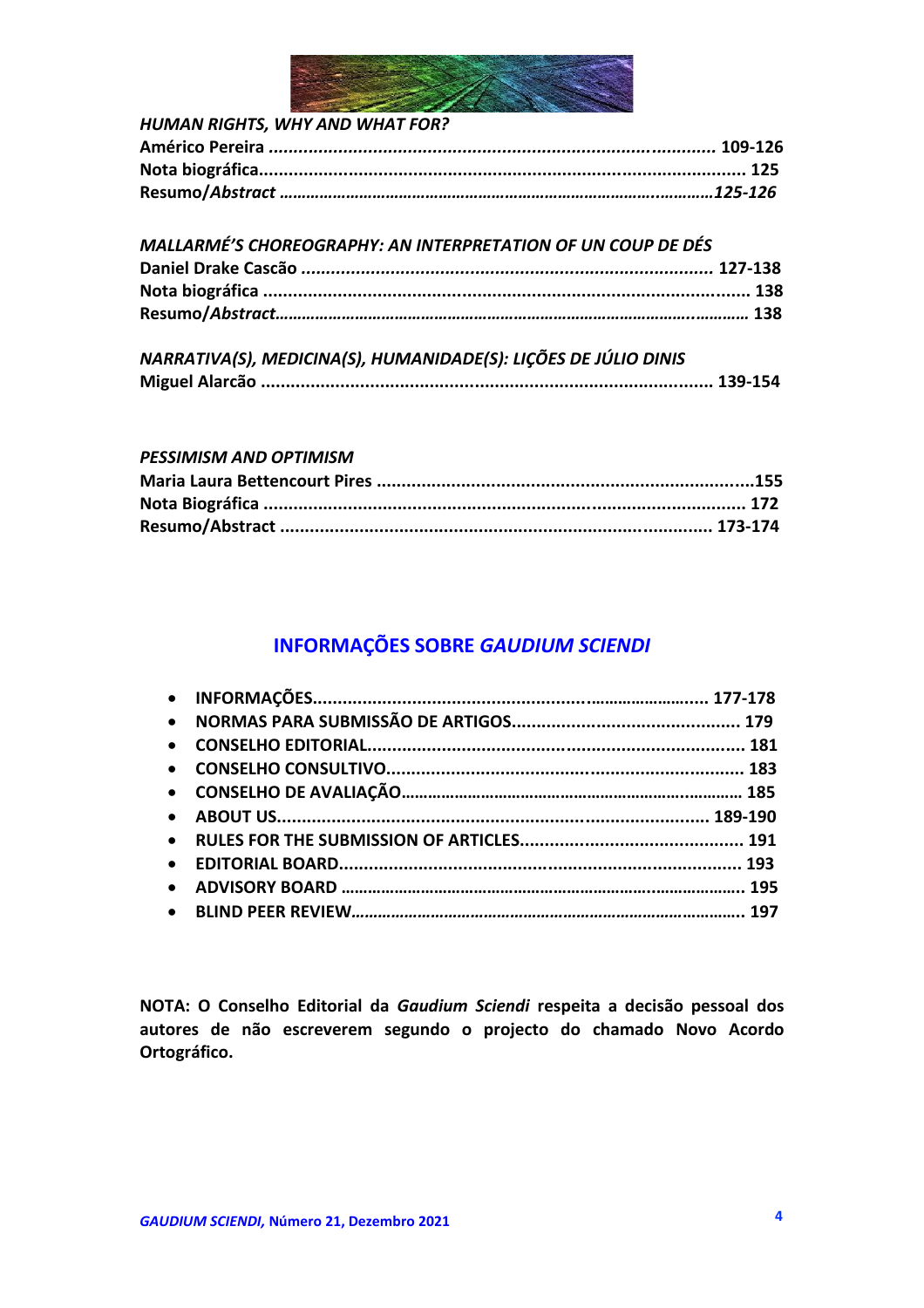

**AMÉRICO PEREIRA UNIVERSIDADE CATÓLICA PORTUGUESA ORCID Nº 0000.0002-0874-689X CIÊNCIA VITAE ID Nº: ED13-3025-B4DB**

**istorically, "the universal declaration of human rights" <sup>1</sup> may have been, and indeed was, a fruit and a consequence of the "barbarous acts" that ensued the gigantic and until then unknown in such distorically, "the universal declaration of human rights"<sup>1</sup> may have been, and indeed was, a fruit and a consequence of the "barbarous acts" that ensued the gigantic and until then unknown in such dimension "disregard an World War II. Nevertheless, "barbarous" or "barbaric" action, as far as it is possibly intelligible, has been the daily bread of humanity, a very hard and mouldy bread, indeed.**

**Within minute aggregates of people or within immense aggregates of people or in the form of the several combinations of possible violent relations of peoples, "barbaric acts" were and are common in a universal sense. They are common within what is sociologically designed as "family", within bigger aggregates such as neighbourhoods, districts, regions, countries, as well as between all these examples – and within what they are the symbolic paradigms of – commencing at the level of the 'family' and ending at the level of countries alliances.**

**Thus, "barbaric acts" are not the exclusive of barbaric peoples or barbaric individual persons, but apply transcendentally to all humanity, from the individual/personal level to the alliance of countries level. If History and the remaining historiographic record can teach us anything at all, that thing is likely to be that from a certain perspective "barbaric" is synonym to "human". Given some very specific conditions, it seems that at least a great part of humanity becomes "barbaric".**

**Fortunately, this metamorphosis is neither universal nor necessary, which allows for some to not becoming barbaric: given the same very specific conditions** 

1

**<sup>1</sup> Annexed to this essay.**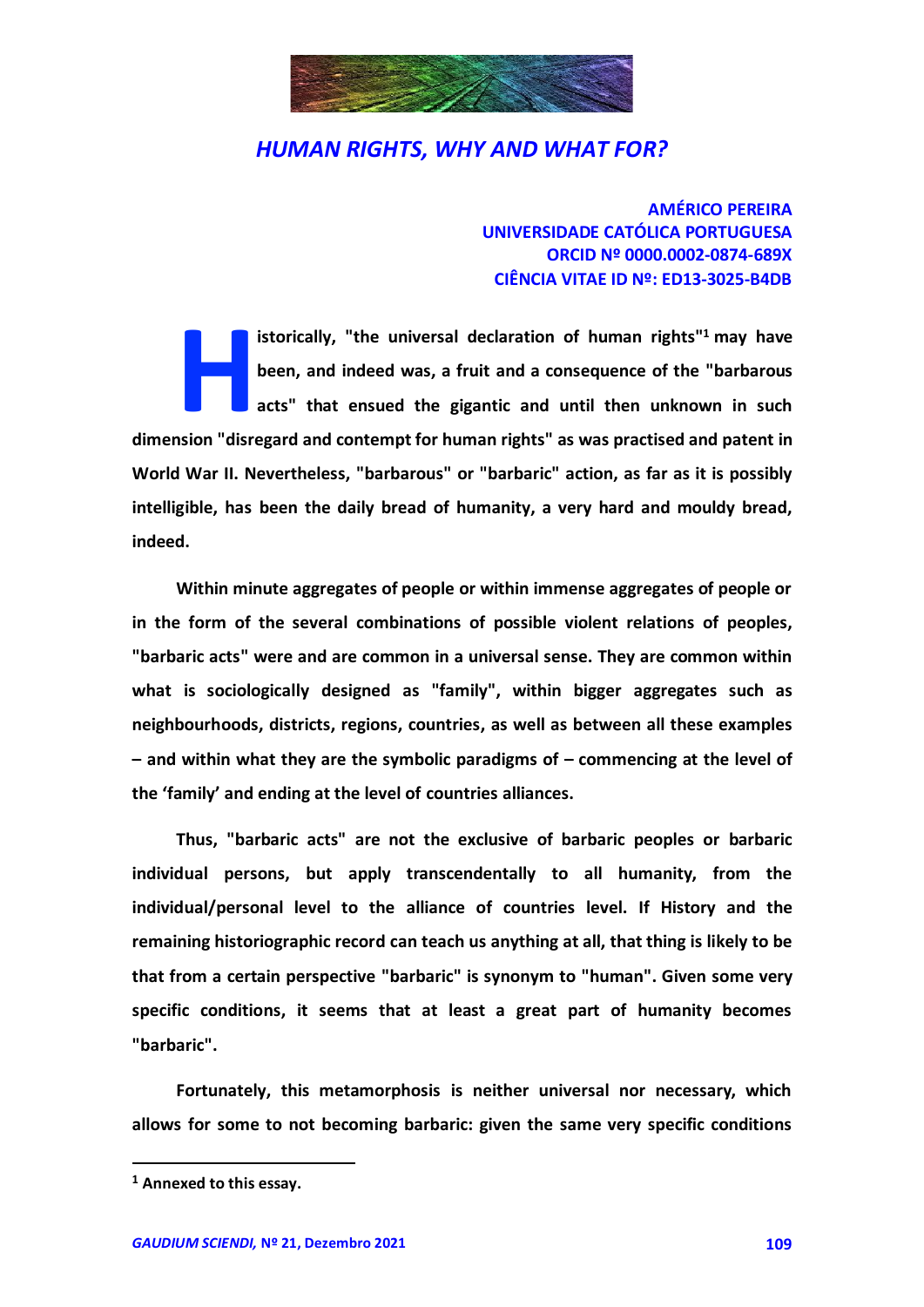

**AMÉRICO PEREIRA UNIVERSIDADE CATÓLICA PORTUGUESA ORCID Nº 0000.0002-0874-689X CIÊNCIA VITAE ID Nº: ED13-3025-B4DB**

**not all the persons present become "barbarians". Nevertheless, as was proven without doubt by too many events in WWII, in some cases, a great majority of the persons involved in such extreme situations did become "barbaric".**

**The answers to the "'why' question" are many, all unsatisfactory. Perhaps they are all true but incomplete, being the true and complete answer the one that can synthesize all of them and some more yet uncovered.**

**There is one reason that is undeniable, being universal and necessary: human beings act in a "barbaric" way because they can. It is a transcendental structure of human possibility that every and any person is neither destined to act good nor to act bad. Each is necessitated to act – under penalty of cessation of being – either good or bad. It is the prerogative of the person to act either way. The lack of such a prerogative immediately eliminates the reality of the existence of the person, leaving either a corpse or a living body stripped of its personhood.**

**Whatever the cause, the "barbaric" action, every time it is deployed, corresponds to an act of negation of the human dignity of the persons who are thereby affected. This negative relation, that implies the annihilation of the human dignity when and wherever it exists, is not exclusive of situations like the most conspicuous that occurred during WWII or other events of a comparable magnitude, but integrates all human acts that can be described as "barbaric". It is therefore a matter that concerns all humanity considered at its most fine detail, both as each human being acting and as each of such being's acts. It is all the human action, possible and concrete, that is at stake.**

**Facing each possible human act is an infinite possibility of acts contributing to common good or contributing to the class of "barbaric" acts. Which kind of act does**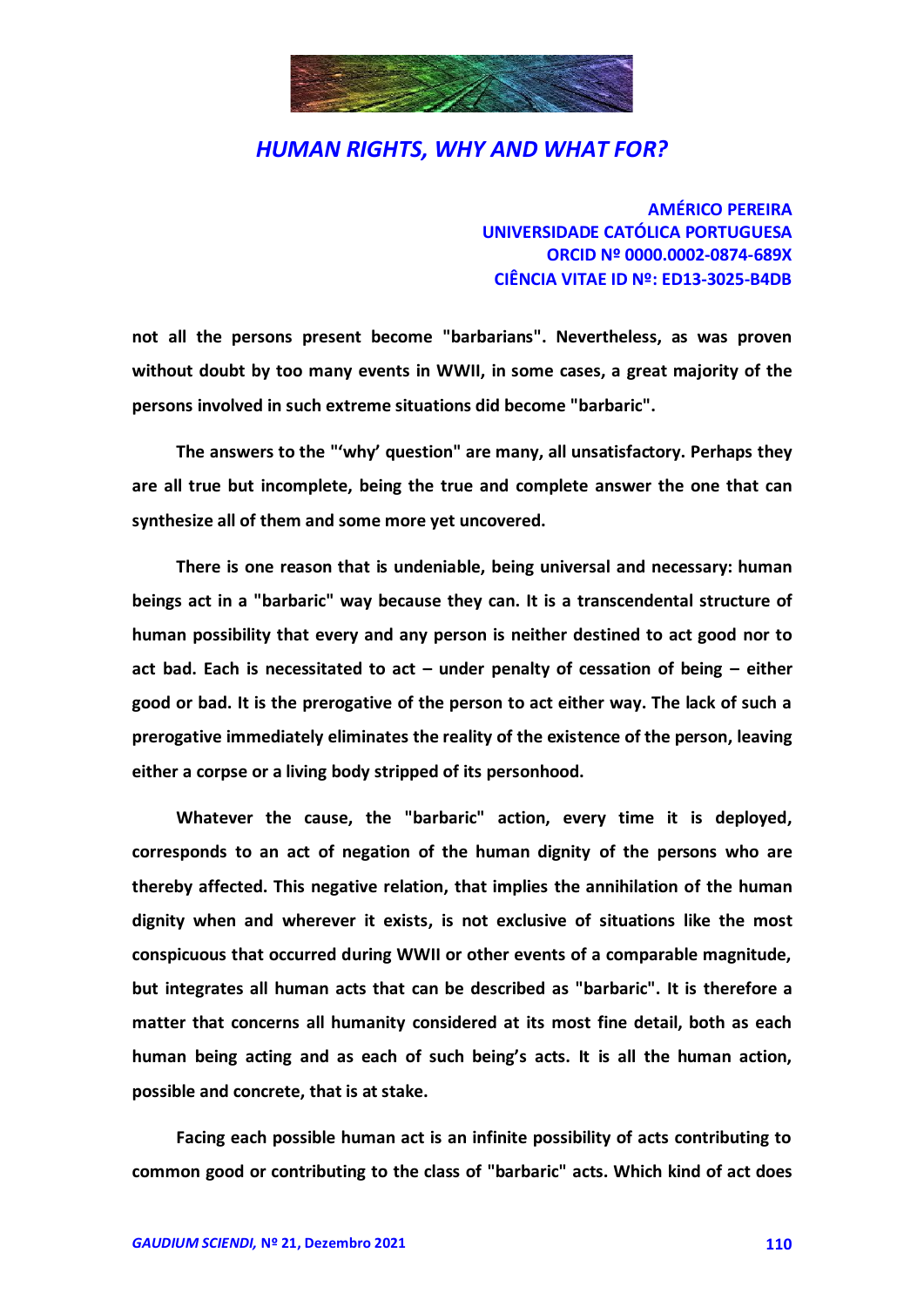

**AMÉRICO PEREIRA UNIVERSIDADE CATÓLICA PORTUGUESA ORCID Nº 0000.0002-0874-689X CIÊNCIA VITAE ID Nº: ED13-3025-B4DB**

**each human being choose when faced with the possibility or even the necessity of acting? Furthermore: does anyone believe in a third kind of possibility and reality of action, the neutral one? What does a neutral action consist of? How can a human being act without any trace of interference with others and the world in general, positive or negative? Would not that be the action of an immaterial being, something a human being is not, within the frame of an immaterial world, something ours is not?**

**In order to understand the negative motor of the necessity of the creation of a human rights 'magna carta', one must be able to define what "barbarism" is. Otherwise, if there is not a definition that cannot be subjectively denied or infirmed per instance by the rhetoric of State or international disputes, any and every possible accusation of "barbarism" can be disputed as not being comprehended within the limits of the definition of "barbarism" most cherished by the accused.**

**What is, then, "barbarism"?**

**One can turn one's eyes to the same historical events that originated the reaction that promoted the elaboration of the Declaration, the extreme horrors that occurred during the years that slowly dragged their existence between 1939 and 1945. What one contemplates there is paramount and paradigmatic. The depths of human malice were reached and happily dwelled in. No detail needs to be mentioned in this essay, as a matter of decorum, but some enlightening bibliography is presented. 2**

-

**<sup>2</sup> Among many writings on the tragic barbarism of WWII, one can read the following with unpleasant benefit: RAJCHMAN Chil,** *Treblinka. A survivor's memory 1942-43,* **London, MacLehose Press, 2012; THOMPSON Julian**, *Forgotten voices of Burma. The Second World*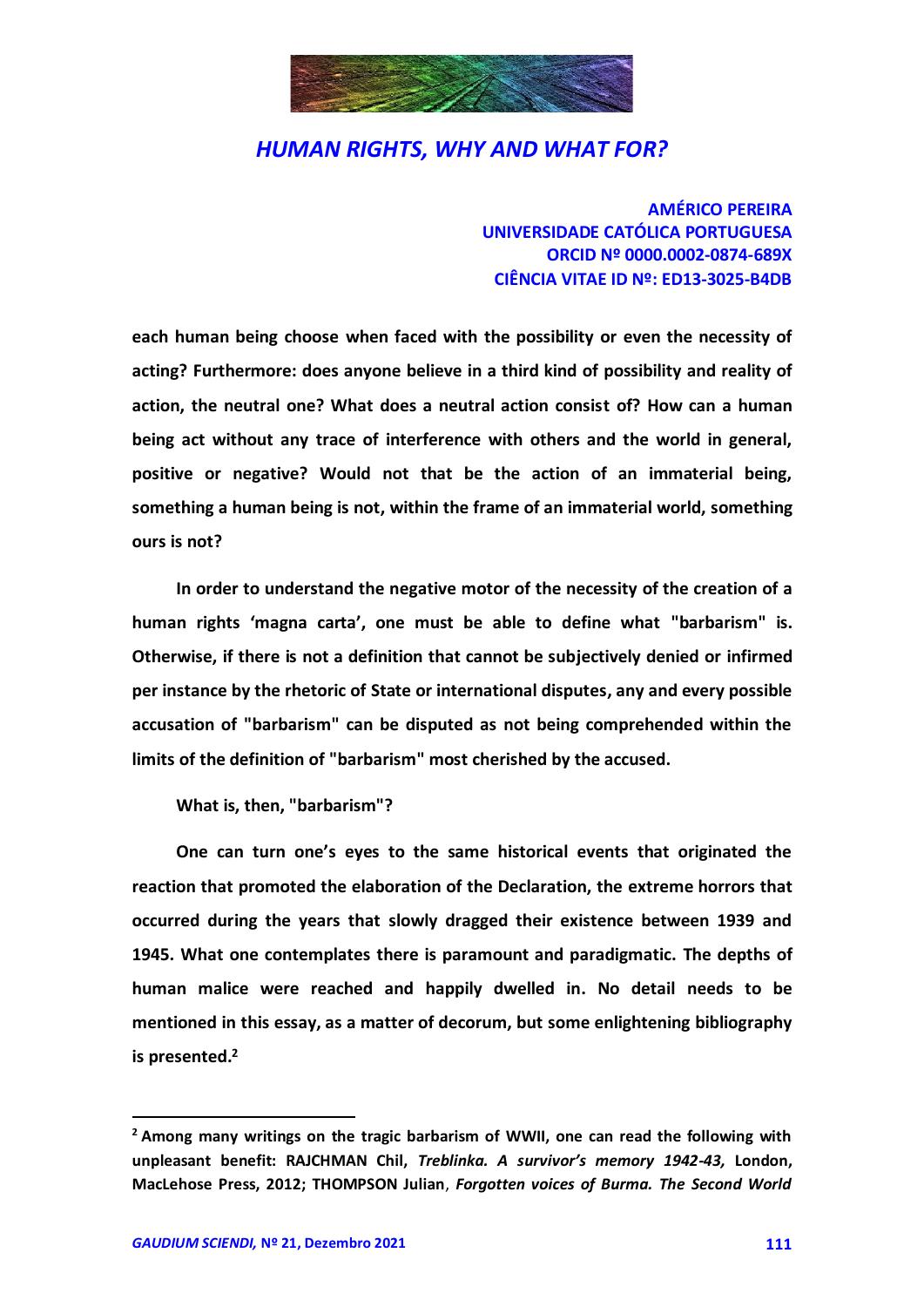

**AMÉRICO PEREIRA UNIVERSIDADE CATÓLICA PORTUGUESA ORCID Nº 0000.0002-0874-689X CIÊNCIA VITAE ID Nº: ED13-3025-B4DB**

**The lesson learned in contemplating the memory of these acts is twofold. On one hand, the direct lesson of what is observed, the facts of that "barbarism"; on the other hand, having contemplated that memory, the coming to mind of another memory, the one that manifests that those extremely horrible acts are not alone in humanity's history, but run through all of its course, comprehending all latitudes and longitudes, all times. The same conclusion presents itself: "barbarism" accompanies humanity all along, so far as one can reach in understanding.**

**If the horrors of WWII are the spring that made some part of the human conscience jump to an alert mode concerning "barbarism" and the need to promote human rights against "barbarism", hoping, perhaps, to avoid it, the real motive for the movement dedicated to the promotion of those rights is not a blunt but time restricted event or series of events, but the perception that "barbarism" is contemporary to humanity. All humanity.**

**Bearing in mind both the known history of humankind and the terrible facts that occurred in WWII, evidently "barbarism" is not to be mistaken for a matter concerning merely peoples, nations, states, or whatever types of great assemblies of** 

*war's forgotten conflict***, London, Random House Group Company, Ebury Press, in association with the Imperial War Museum, 2010; GILBERT Martin**, *The Holocaust. The Jewish tragedy,* **London, Fontana Press, 1987; MACARTHUR Brian**, *Surviving the sword. Prisoners of the Japanese 1942-45***, London, Abacus, 2005; FRIEDLANDER Henry**, *The origins of the Nazi genocide. From euthanasia to the final solution,* **North Carolina, University of North Carolina Press, 1995; PLATT Anthony M., O'LEARY Cecilia E.,** *Bloodlines. Recovering Hitler's Nuremberg Laws, from Patton's trophy to public memorial,* **Boulder CO, London, Paradigm Publishers, 2006; LIFTON Robert J***, The Nazi doctors. Medical killing and the psychology of genocide,* **Basic Books, 1986; KOGON Eugen***, The theory and practice of hell. The German concentration camps and the system behind them,* **New York, Farrar, Straus and Giroux, 2006.**

-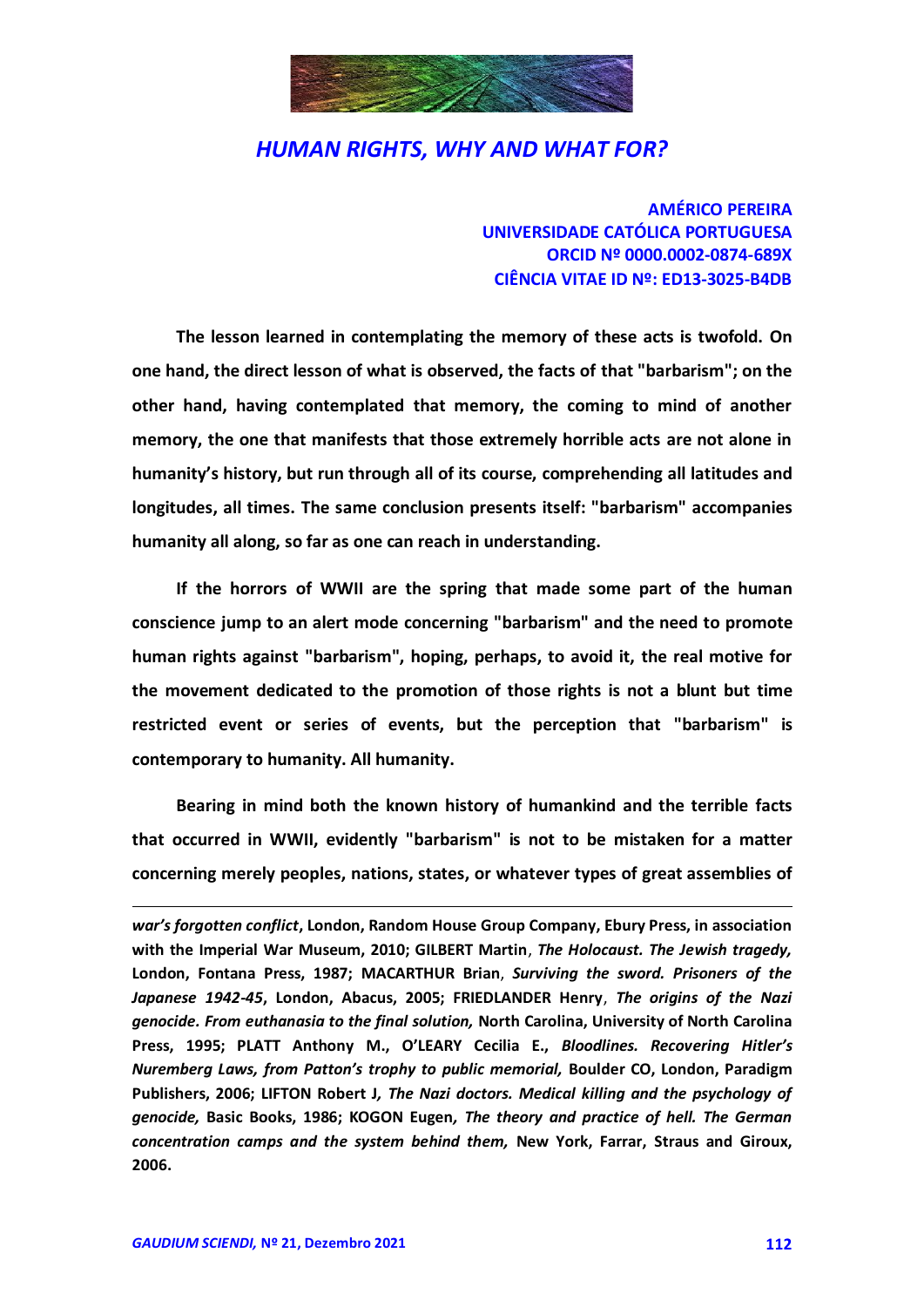

**AMÉRICO PEREIRA UNIVERSIDADE CATÓLICA PORTUGUESA ORCID Nº 0000.0002-0874-689X CIÊNCIA VITAE ID Nº: ED13-3025-B4DB**

**persons, but has to be referred to human individuals in first instance, for it is not an abstraction such as "the people X" or "the State Y" that commits or has committed barbaric acts but the persons or some of the persons who not only integrate the people or the State, but, concretely create them with the whole mass of their intertwined acts.**

**It is to the person individually considered, though within the frame of its irreducible circumstance, that barbaric acts must be attributed. Barbaric acts as well as acts of human goodness always have a necessary individual, personal subject – an agent, an actor –, under pain of inexistence: the absence of a subject who is the doer or the maker, means no acts can exist; it is an impossibility. It is I or you or he or she the subject of barbaric acts, if there are any. Barbaric acts have an author. Whereas there is a positive human poetry of human acts, acts that contribute to the good of the other – all the others, preferably –, there is also a negative poetry of human acts, the ones that destroy either the existent reality of other beings or their irreducible possibilities.**

**It is the moment to ask whether any of these negative acts is not in itself a "barbarism". Is it really not barbaric an act of rape, whatever the circumstances, cultural excuses included? Is it really not barbaric to deprive someone or a whole people of food, medicine, and other evident means of subsistence? Is it really not barbaric to use human beings as slaves or near-slaves? Is it really not barbaric to use any kind of violence when adequate force is due, without abuse? The examples could be endless. These suffice.**

**Reading the previous lines, one may think that humanity is very little more than barbaric acts. That is not the case, and the acts that promote common good**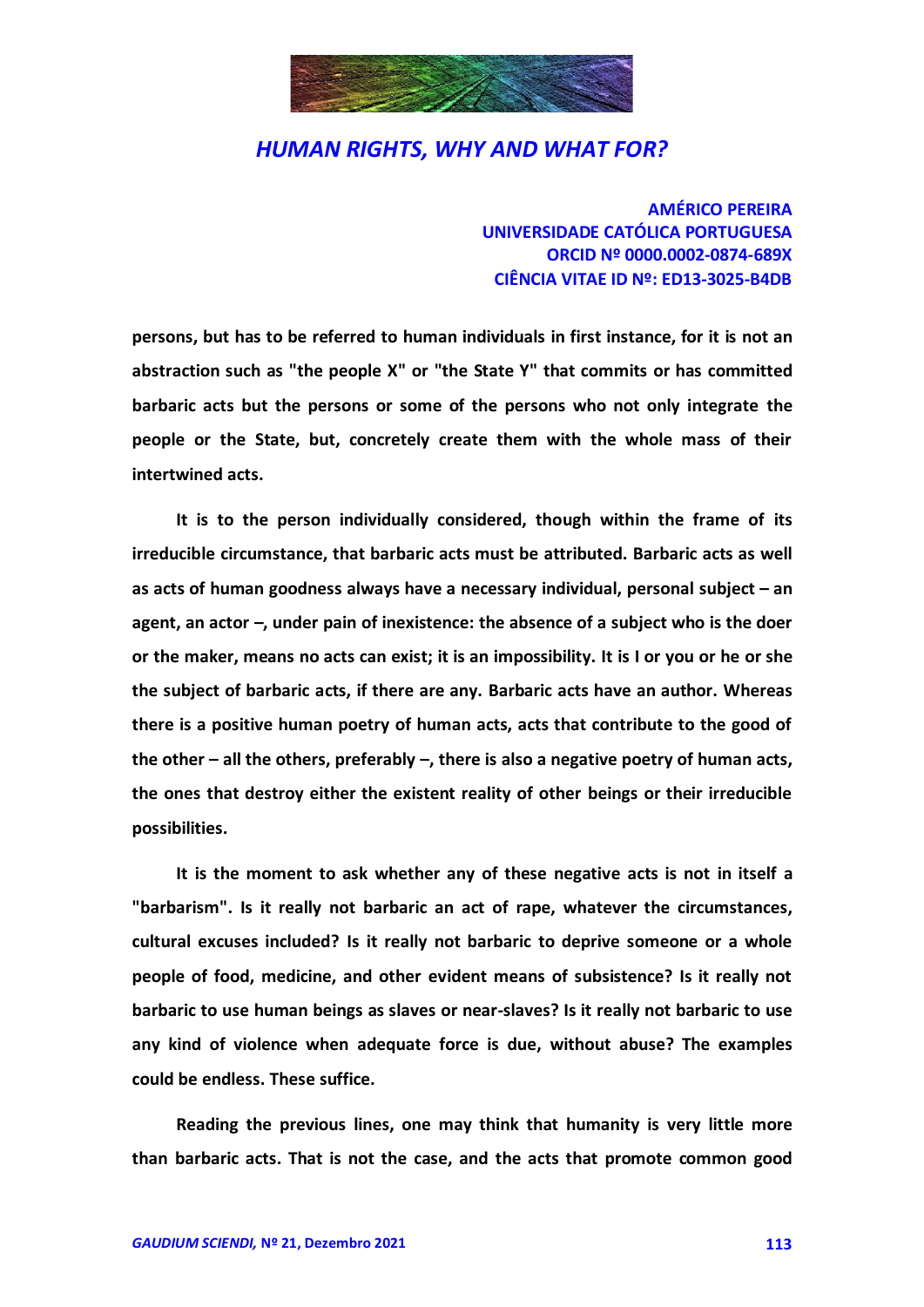

**AMÉRICO PEREIRA UNIVERSIDADE CATÓLICA PORTUGUESA ORCID Nº 0000.0002-0874-689X CIÊNCIA VITAE ID Nº: ED13-3025-B4DB**

**have to be in a greater quantity or it is very difficult to believe that humanity could have had survived. Nevertheless, it did survive. Perhaps it did do not much more than survive, but, having survived, it is evident that it is not to be mistaken for just an immense sum of barbaric acts.**

**Anyhow, barbarism is a perennial possibility and a constant presence, which means that there is a risk that it may spread, as it usually does, per example, every time there is a war, mainly a war of great dimensions, as was WWII, as may happen to be other possible major wars.**

**Therefore, an acute attention to barbarism is paramount. Fighting using all non-violent means against it is fundamental, precisely in order to avoid having to use a quantity and quality of force in that fight that may themselves border on barbarism or even become barbaric.**

**The evident non-violent means of fighting barbarism is education, attempting to show and persuade people, mostly the younger, to comprehend and embrace the principles not just underlying but really building up a human world without barbaric acts. This is not an impossibility or even utopic daydreaming, but something possible, as long as each person involved assents to its necessity.**

**Nevertheless, one must not be blinded by misplaced goodwill, hoping for something that is highly improbable to happen, though being possible. Therefore, knowing that the probability of barbaric acts disappearing from our worldly horizon is very scarce, a necessity for something like an imperial rule of law is felt.**

**The sense of an imperial rule of law does not derive from any historical notion of "empire", always meaning the subservience of one people to another, of one nation or State to another, but from the notion of the necessity of having a law that**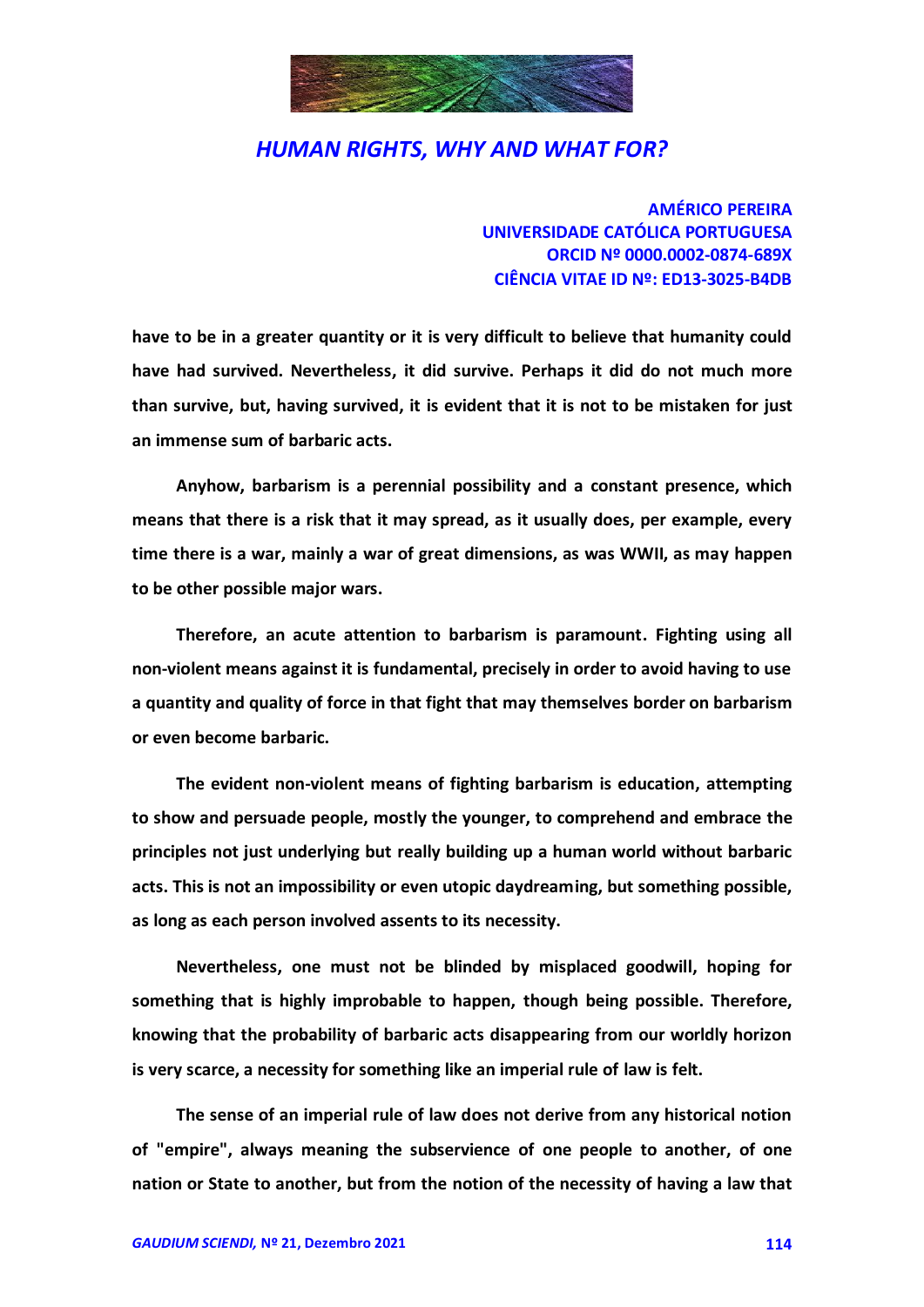

**AMÉRICO PEREIRA UNIVERSIDADE CATÓLICA PORTUGUESA ORCID Nº 0000.0002-0874-689X CIÊNCIA VITAE ID Nº: ED13-3025-B4DB**

**does not derive its imperative meaning from any given historical fact, but rather from the inner logic of human reality, both individual – ethical – and trans-individual – political.**

**The need for an imperial rule of law, therefore, does not stem from any historic fact, per example, the Nazi form of barbarism; does not stem from a religious fact, per example, by the means of the 'god something' ordering so; does not stem from a human capricious initiative, or from any other such fact. It stems from the human possibility of wrong doing, which is part of the human possibility of acting, good or bad.**

**Human activity is neither necessarily good nor necessarily bad. It is possibly good and possibly bad. There is no innate protocol for human action. The protocol for human action is superposed to the possibility of and for human action. It is not natural as the latter, but cultural, artificial, product of human action as cultural action.**

**One could ask: which is first, the natural possibility of action or the protocol for a right action? The possibility of action is not only natural but is also transcendental: it refers itself to the whole of humanity and it does that in a necessary mode. No human being escapes it. The protocol for right action is not transcendental. It is neither universal nor necessary. Therefore, it must be "imperial", meaning that is must exist as something that exerts its rule over humanity not under a natural manner, but under a cultural manner, a special cultural manner in the form of law: a human product destined to, as a protocol form, govern, rule, human action.**

**The inexistence of a natural anti-barbarism protocol in human beings and the necessity of preventing the occurrence of "barbarous acts" creates the necessity of**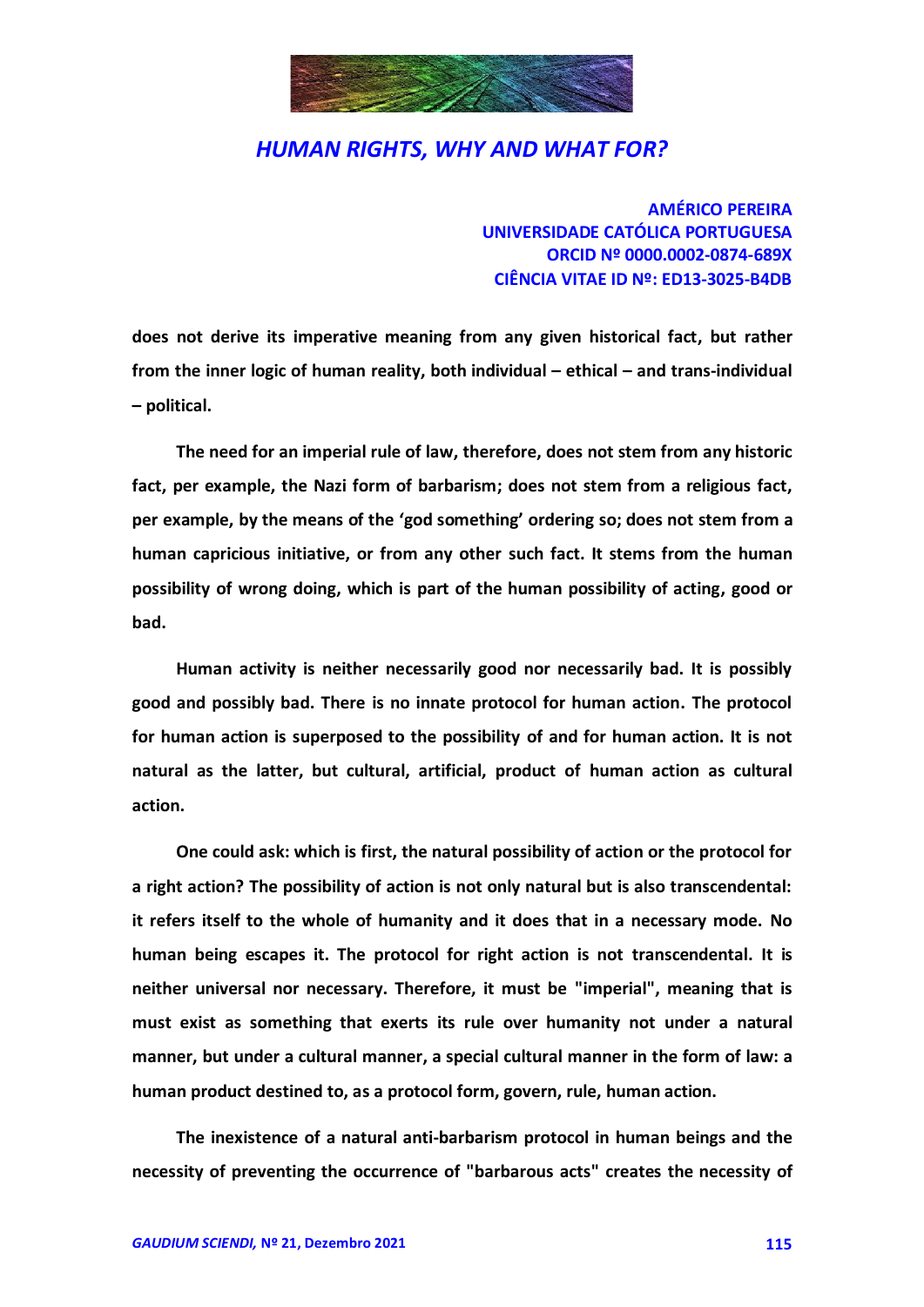

**AMÉRICO PEREIRA UNIVERSIDADE CATÓLICA PORTUGUESA ORCID Nº 0000.0002-0874-689X CIÊNCIA VITAE ID Nº: ED13-3025-B4DB**

**something, with imperial force, under pain of uselessness, that can act and acts as a common and universal protocol, a literally "law-full" one which finality it is to be contrary to the tendency of practising "barbarous acts". This universal instrument is the Declaration.**

**Regardless all the previous considerations, the reality of an effective action promoted by the Declaration, laying aside all claims to magic action, is attainable only through a pertinent education of all the people concerned, that is, of all the persons. The failure of just one may be precisely the coming to act of the barbaric act. Such an education has to be established on the Declaration itself. It is the only viable way of promoting a form of acting that is universal, universally defending people against the danger of barbarism.**

**It is, of course, something of a revolution in culture, for it means that the cultural caprices with its sociological caprices and the psychological caprices concerning anthropology, religion and other regional modes of existing have to give way to what is the logical mode of universal common good.**

**Persons and peoples have to cease envisaging each other through their narrow and sometimes obscure perspective and commence seeing reality for what it is, without prejudice or all the means of perverse judging and handling of others with the sole aim of benefitting 'me' or 'me and my people'.**

**More than a revolution, the education based on the Declaration calls for a metamorphosis. A total change of peoples' way of thinking that allows for the common people to see the other human beings as human beings, in the first place, and as beings to live with, as best as possible, not as enemies to kill for the benefit of the killer, the "barbarous".**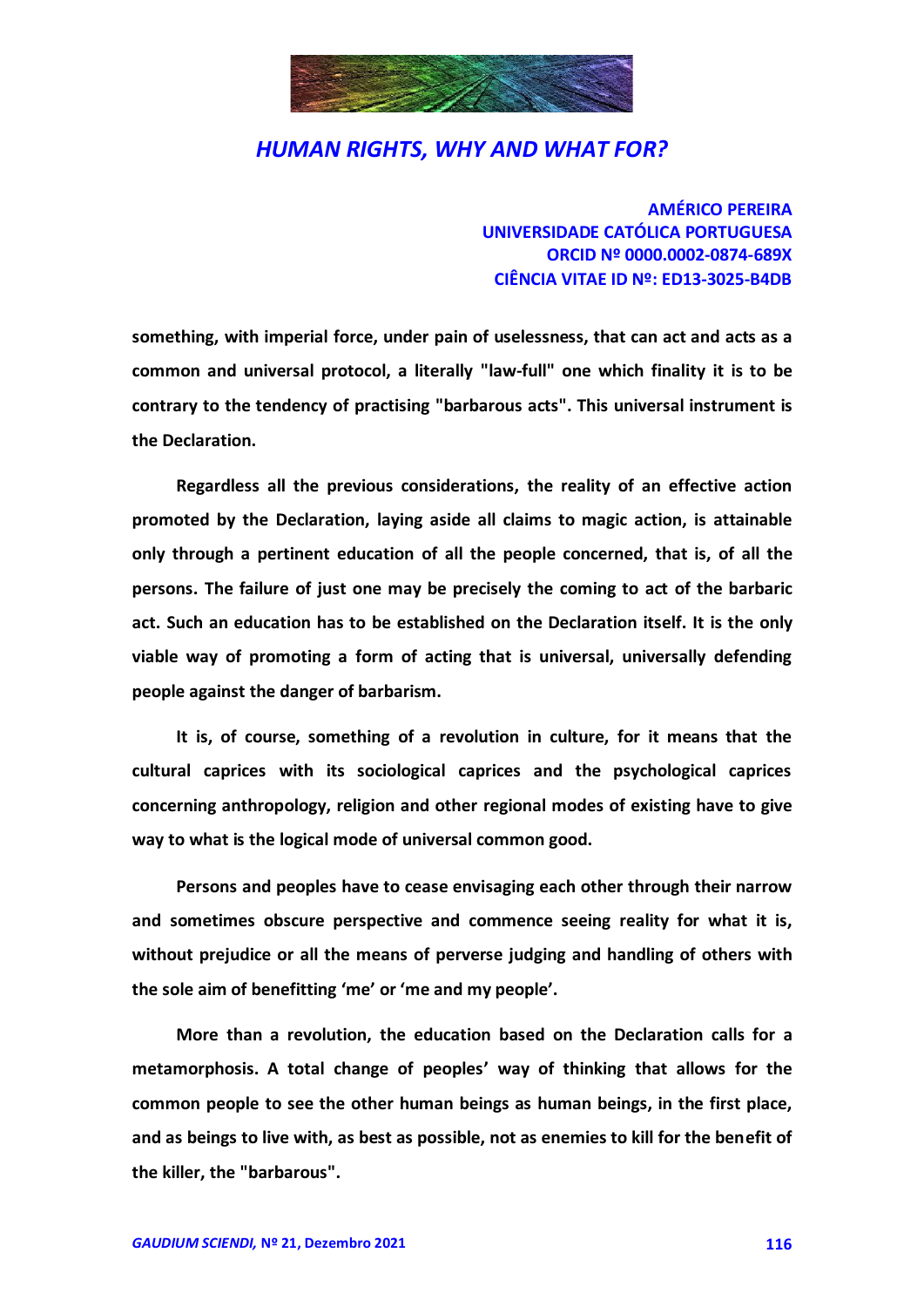

**AMÉRICO PEREIRA UNIVERSIDADE CATÓLICA PORTUGUESA ORCID Nº 0000.0002-0874-689X CIÊNCIA VITAE ID Nº: ED13-3025-B4DB**

**BIBLIOGRAPHY:**

**CLAPHAM Andrew, Human rights. A very short introduction, Oxford, Oxford University Press, 2015.**

**FRIEDLANDER Henry, The origins of the Nazi genocide. From euthanasia to the final solution, North Carolina, University of North Carolina Press, 1995.**

**GILBERT Martin, The Holocaust. The Jewish tragedy, London, Fontana Press, 1987.**

**KOGON Eugen, The theory and practice of hell. The German concentration camps and the system behind them, New York, Farrar, Straus and Giroux, 2006.**

**LIFTON Robert J, The Nazi doctors. Medical killing and the psychology of genocide, Basic Books, 1986.**

**MacARTHUR Brian, Surviving the sword. Prisoners of the Japanese 1942-45, London, Abacus, 2005.**

**PLATT Anthony M., O'LEARY Cecilia E., Bloodlines. Recovering Hitler's Nuremberg Laws, from Patton's trophy to public memorial, Boulder CO, London, Paradigm Publishers, 2006.**

**RAJCHMAN Chil, Treblinka. A survivor's memory 1942-43, London, MacLehose Press, 2012.**

**THOMPSON Julian, Forgotten voices of Burma. The Second World war's forgotten conflict, London, Random House Group Company, Ebury Press, in association with the Imperial War Museum, 2010.**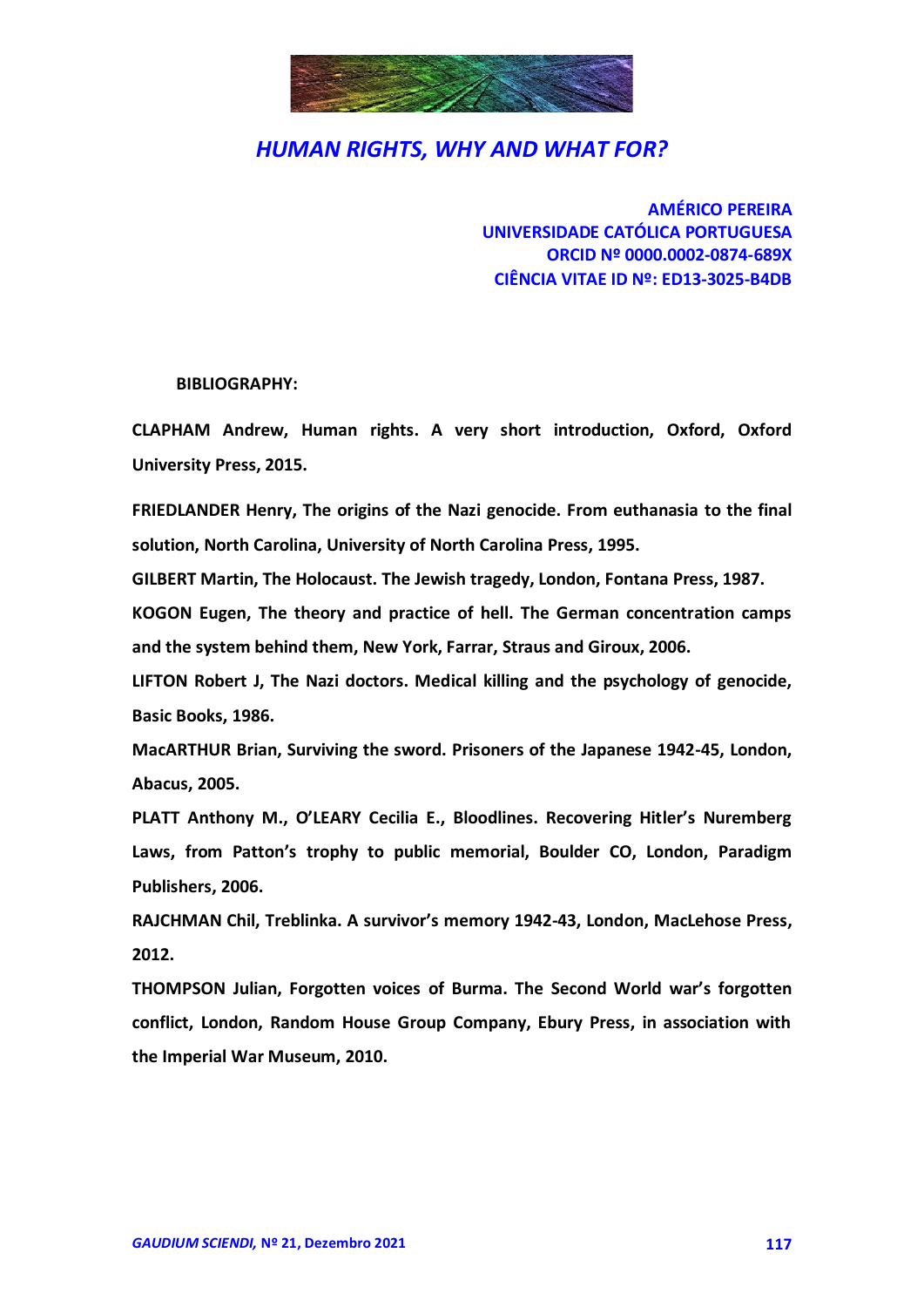

**AMÉRICO PEREIRA UNIVERSIDADE CATÓLICA PORTUGUESA ORCID Nº 0000.0002-0874-689X CIÊNCIA VITAE ID Nº: ED13-3025-B4DB**

**Annex**

**The Universal Declaration of Human Rights**

**Preamble**

**Whereas recognition of the inherent dignity and of the equal and inalienable rights of all members of the human family is the foundation of freedom, justice and peace in the world,**

**Whereas disregard and contempt for human rights have resulted in barbarous acts which have outraged the conscience of mankind, and the advent of a world in which human beings shall enjoy freedom of speech and belief and freedom from fear and want has been proclaimed as the highest aspiration of the common people,** 

**Whereas it is essential, if man is not to be compelled to have resource, as a last resort, to rebellion against tyranny and oppression, that human rights should be protected by the rule of law,**

**Whereas it is essential to promote the development of friendly relations between nations,**

**Whereas the peoples of the United Nations have in the Charter reaffirmed their faith in fundamental human rights, in the dignity and worth of the human person and in the equal rights of men and women and have determined to promote social progress and better standards of life in larger freedom,**

**Whereas Member States have pledged to achieve, in cooperation with the United Nations, the promotion of universal respect for and observance of human rights and fundamental freedoms,**

**Whereas a common understanding of these rights and freedoms is of the greatest importance for the realization of this pledge,**

**Now, therefore,**

**The General Assembly**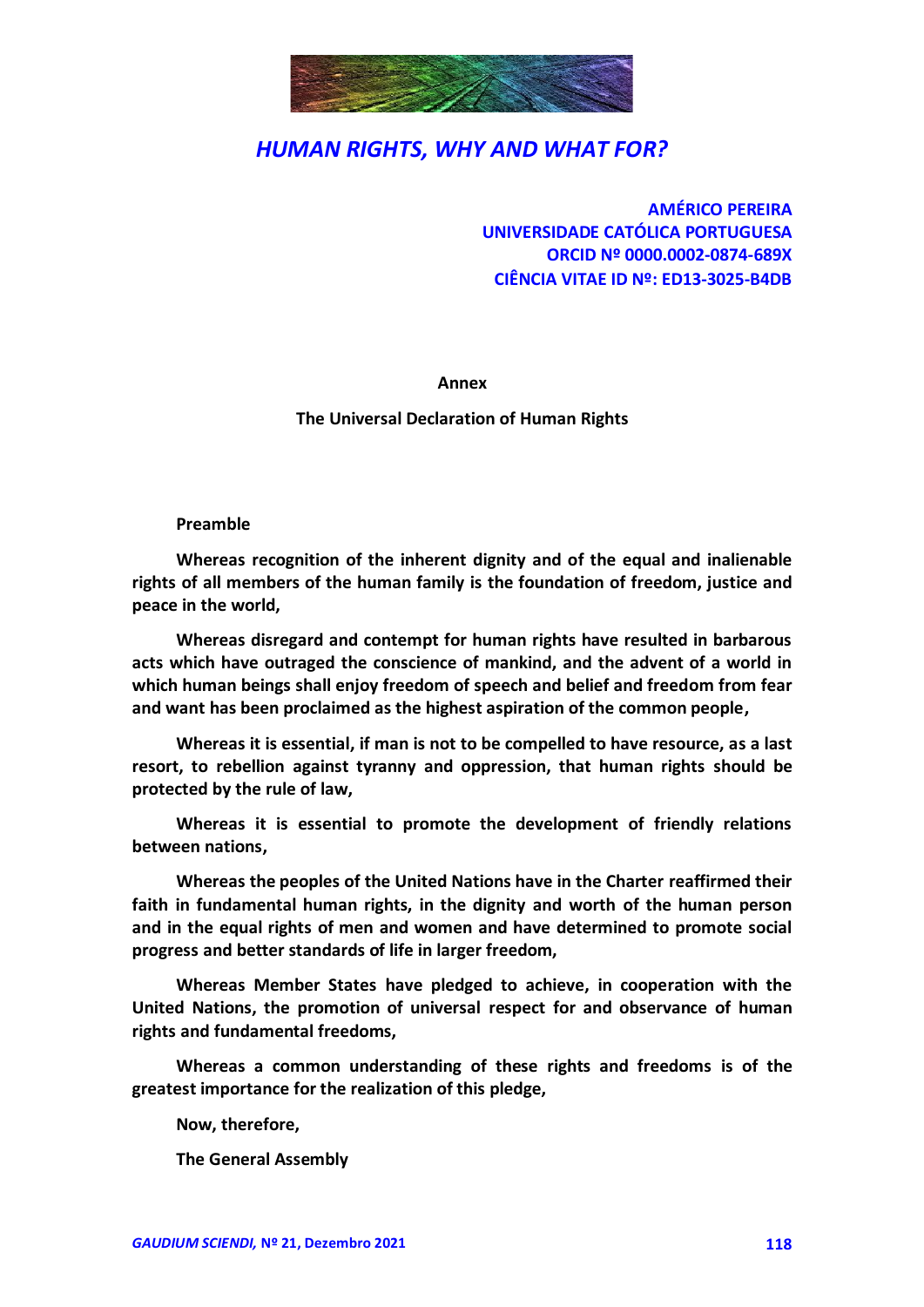

**AMÉRICO PEREIRA UNIVERSIDADE CATÓLICA PORTUGUESA ORCID Nº 0000.0002-0874-689X CIÊNCIA VITAE ID Nº: ED13-3025-B4DB**

**Proclaims this Universal Declaration Of Human Rights as a common standard of achievement for all peoples and all nations, to the end that every individual and every organ of society, keeping this Declaration always in mind, shall strive by teaching and education to promote respect for these rights and freedoms and by progressive measures, national and international, to secure their universal and effective recognition and observance, both among the peoples of Member States themselves and among the peoples and territories under their jurisdiction.**

#### **Article 1**

**All human beings are born free and equal in dignity and rights. They are endowed with reason and conscience and should act towards one another in a spirit of brotherhood.**

#### **Article 2**

**Everyone is entitled to all the rights and freedoms set forth in this Declaration, without distinction of any kind, such as race, colour, sex, language, religion, political or other opinion, national or social origin, property, birth or other status.**

**Furthermore, no distinction shall be made on the basis of the political, jurisdictional or international status of the country or territory to which a person belongs, whether it be independent, trust, non-self-governing or under any other limitation of sovereignty.**

**Article 3**

**Everyone has the right to life, liberty and security of person.**

**Article 4**

**No one shall be held in slavery or servitude; slavery and the slave trade shall be prohibited in all their forms.**

**Article 5**

**No one shall be subjected to torture or to cruel, inhuman or degrading treatment or punishment.**

**Article 6**

**Everyone has the right to recognition everywhere as a person before the law.**

**Article 7**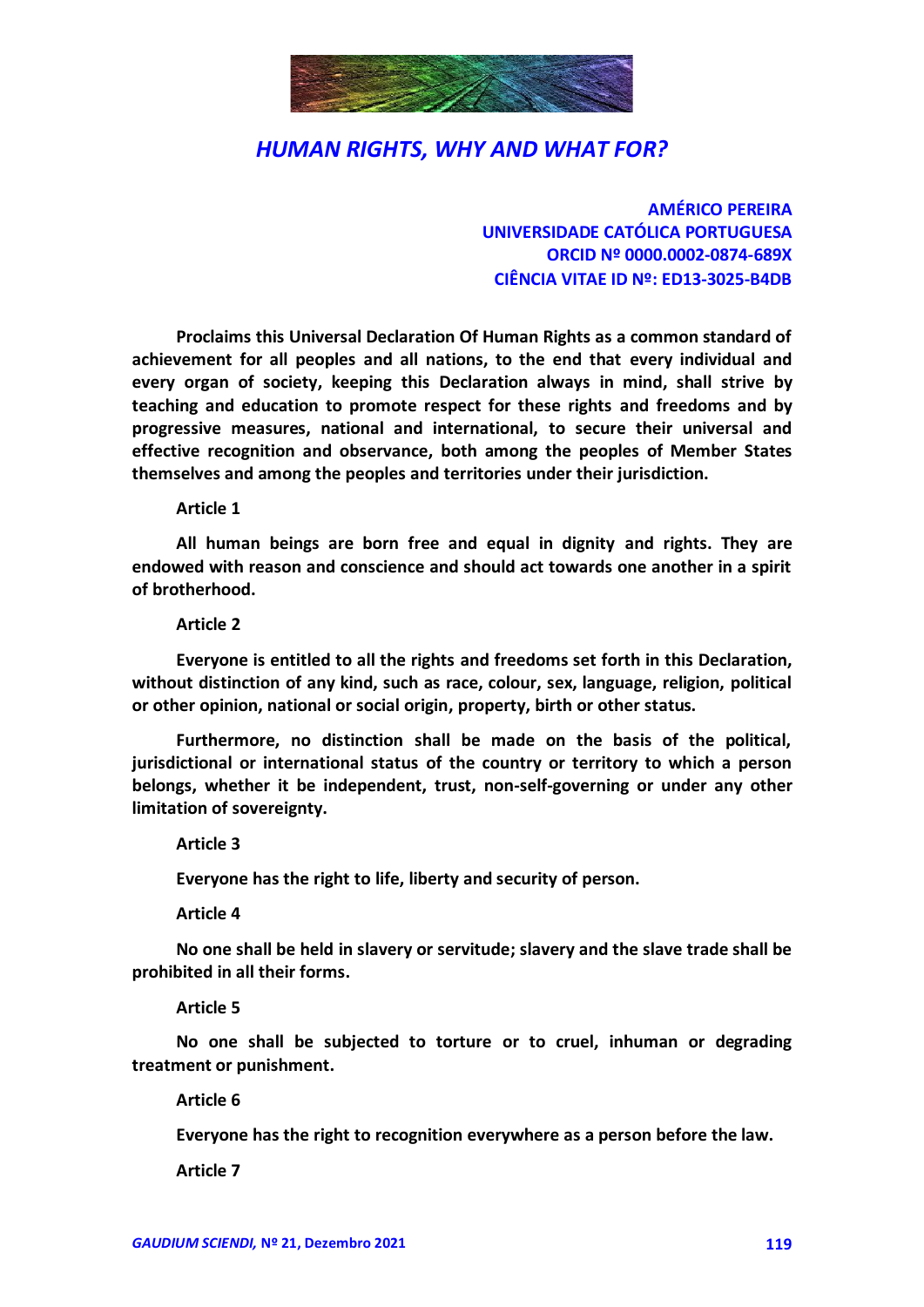

**AMÉRICO PEREIRA UNIVERSIDADE CATÓLICA PORTUGUESA ORCID Nº 0000.0002-0874-689X CIÊNCIA VITAE ID Nº: ED13-3025-B4DB**

**All are equal before the law and are entitled without any discrimination to equal protection of the law. All are entitled to equal protection against any discrimination in violation of this Declaration and against any incitement to such discrimination.**

**Article 8**

**Everyone has the right to an effective remedy by the competent national tribunals for acts violating the fundamental rights granted him by the constitution or by law.**

**Article 9**

**No one shall be subjected to arbitrary arrest, detention or exile.**

**Article 10**

**Everyone in entitled in full equality to a fair and public hearing by an independent and impartial tribunal, in the determination of his rights and obligations and of any criminal charge against him.**

**Article 11**

**1. Everyone charged with a penal offence has the right to be presumed innocent until proved guilty according to law in a public trial at which he has had all the guarantees necessary for his defence.**

**2. No one shall be held guilty of any penal offence on account of any act or omission which did not constitute a penal offence, under national or international law, at the time when it was committed. Nor shall a heavier penalty be imposed than the one that was applicable at the time the penal offence was committed.**

#### **Article 12**

**No one shall be subjected to arbitrary interference with his privacy, family, home or correspondence, nor to attacks upon his honour and reputation. Everyone has the right to the protection of the law against such interference or attacks.**

**Article 13**

**1. Everyone has the right to freedom of movement and residence within the borders of each State.**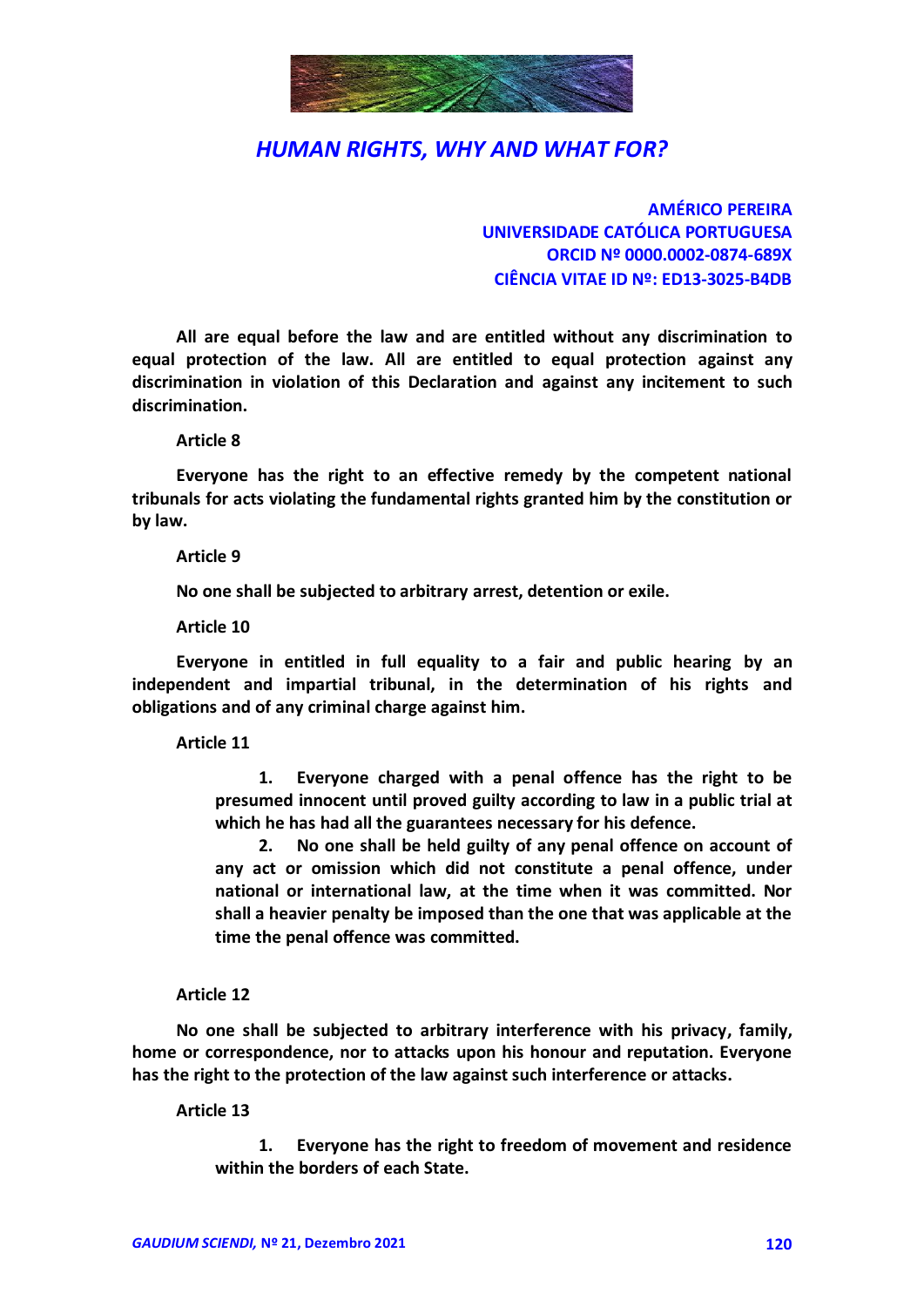

**AMÉRICO PEREIRA UNIVERSIDADE CATÓLICA PORTUGUESA ORCID Nº 0000.0002-0874-689X CIÊNCIA VITAE ID Nº: ED13-3025-B4DB**

**2. Everyone has the right to leave any country, including his own, and to return to his own.**

#### **Article 14**

**1. Everyone has the right to seek and to enjoy in other countries asylum from persecution.**

**2. This right may not be invoked in the case of prosecutions genuinely arising from non-political crimes or from acts contrary to the purposes and principles of the United Nations.**

#### **Article 15**

**1. Everyone has the right to a nationality.**

**2. No one shall be arbitrarily deprived of his nationality nor denied the right to change his nationality.**

#### **Article 16**

**1. Men and women of full age, without any limitation due to race, nationality or religion, have the right to marry and to found a family. They are entitled to equal rights as to marriage, during marriage and at its dissolution.**

**2. Marriage shall be entered into only with the free and full consent of the intending spouses.**

**3. The family is the natural and fundamental group unit of society and is entitled to protection by society and the State.**

#### **Article 17**

**1. Everyone has the right to own property alone as well as in association with others.**

**2. No one shall be arbitrarily deprived of his property.**

#### **Article 18**

**Everyone has the right to freedom of thought, conscience and religion; this right includes freedom to change his religion or belief, and freedom, either alone or in community with others and in public or private, to manifest his religion or belief in teaching, practice, worship and observance.**

**Article 19**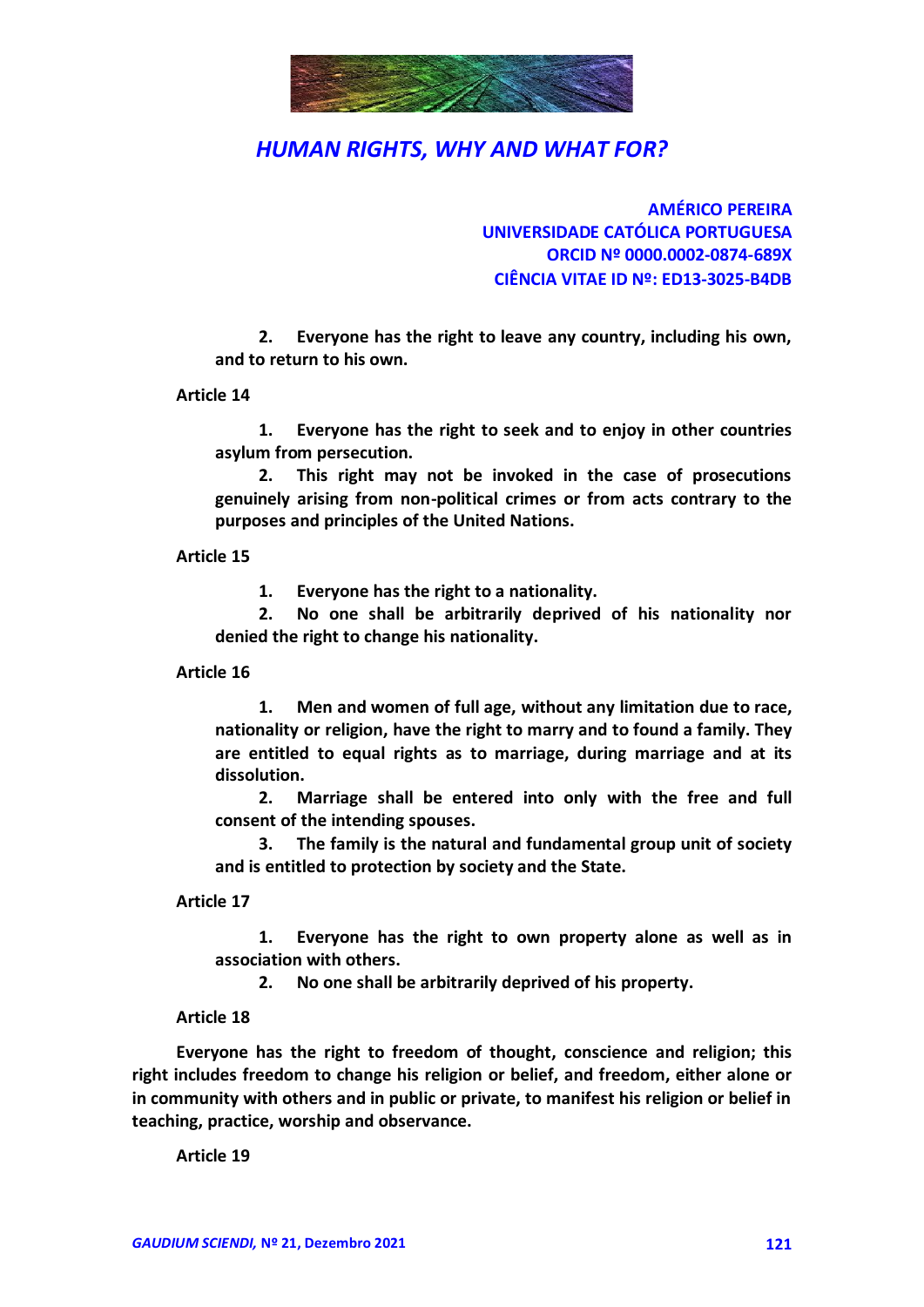

**AMÉRICO PEREIRA UNIVERSIDADE CATÓLICA PORTUGUESA ORCID Nº 0000.0002-0874-689X CIÊNCIA VITAE ID Nº: ED13-3025-B4DB**

**Everyone has the right to freedom of opinion and expression; this right includes freedom to hold opinions without interference and to seek, receive and impart information and ideas through any media and regardless of frontiers.**

**Article 20**

**1. Everyone has the right to freedom of peaceful assembly and association.**

**2. No one may be compelled to belong to an association.**

#### **Article 21**

**1. Everyone has the right to take part in the government of his country, directly or through freely chosen representatives.**

**2. Everyone has the right to equal access to public service in his country.**

**3. The will of the people shall be the basis of the authority of government; this will shall be expressed in periodic and genuine elections which shall be by universal and equal suffrage and shall be held by secret vote or by equivalent free voting procedures.**

**Article 22**

**Everyone, as a member of society, has the right to social security and is entitled to realization, through national effort and international co-operation and in accordance with the organization and resources of each State, of the economic, social and cultural rights indispensable for the dignity and the free development of his personality.**

**Article 23**

**1. Everyone has the right to work, to free choice of employment, to just and favourable conditions of work and to protection against unemployment.**

**2. Everyone, without any discrimination, has the right to equal pay for equal work.**

**3. Everyone who works has the right to just and favourable remuneration ensuring for himself and his family an existence worthy of human dignity, and supplemented, if necessary, by other means of social protection.**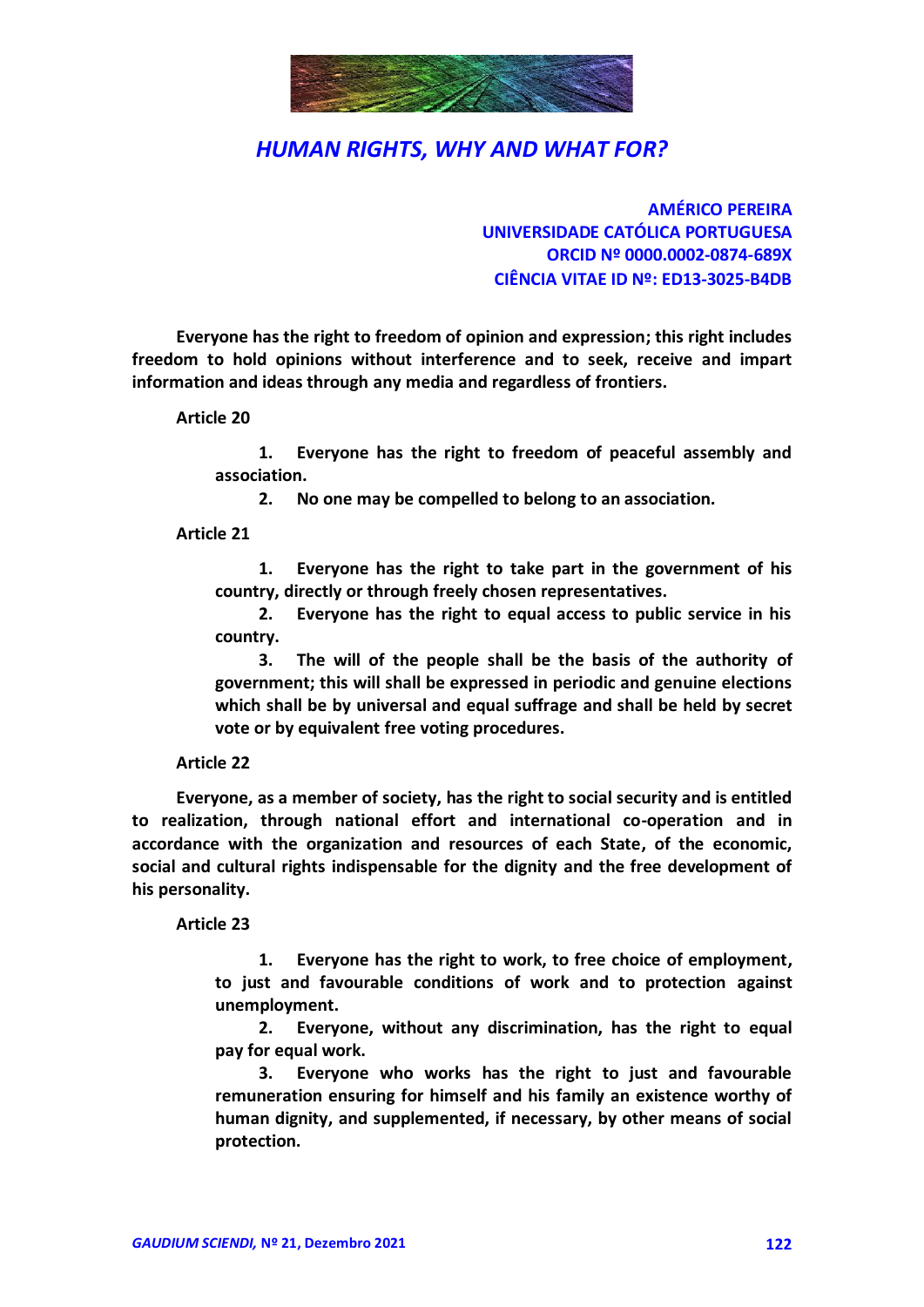

**AMÉRICO PEREIRA UNIVERSIDADE CATÓLICA PORTUGUESA ORCID Nº 0000.0002-0874-689X CIÊNCIA VITAE ID Nº: ED13-3025-B4DB**

**4. Everyone has the right to form and to join trade unions for the protection of his interests.**

#### **Article 24**

**Everyone has the right to rest and leisure, including reasonable limitation of working hours and periodic holidays with pay.**

#### **Article 25**

**1. Everyone has the right to a standard of living adequate for the health and well-being of himself and of his family, including food, clothing, housing and medical care and necessary social services, and the right to security in the event of unemployment, sickness, disability, widowhood, old age or other lack of livelihood in circumstances beyond his control.**

**2. Motherhood and childhood are entitled to special care and assistance. All children, whether born in or out of wedlock, shall enjoy the same social protection.**

#### **Article 26**

**1. Everyone has the right to education. Education shall be free, at least in the elementary and fundamental stages. Elementary education shall be compulsory. Technical and professional education shall be made generally available and higher education shall be equally accessible to all on the basis of merit.**

**2. Education shall be directed to the full development of the human personality and to the strengthening of respect for human rights and fundamental freedoms. It shall promote understanding, tolerance and friendship among all nations, racial or religious groups, and shall further the activities of the United Nations for the maintenance of peace.**

**3. Parents have a prior right to choose the kind of education that shall be given to their children.**

#### **Article 27**

**1. Everyone has the right to participate in the cultural life of the community, to enjoy the arts and to share in scientific advancement and its benefits.**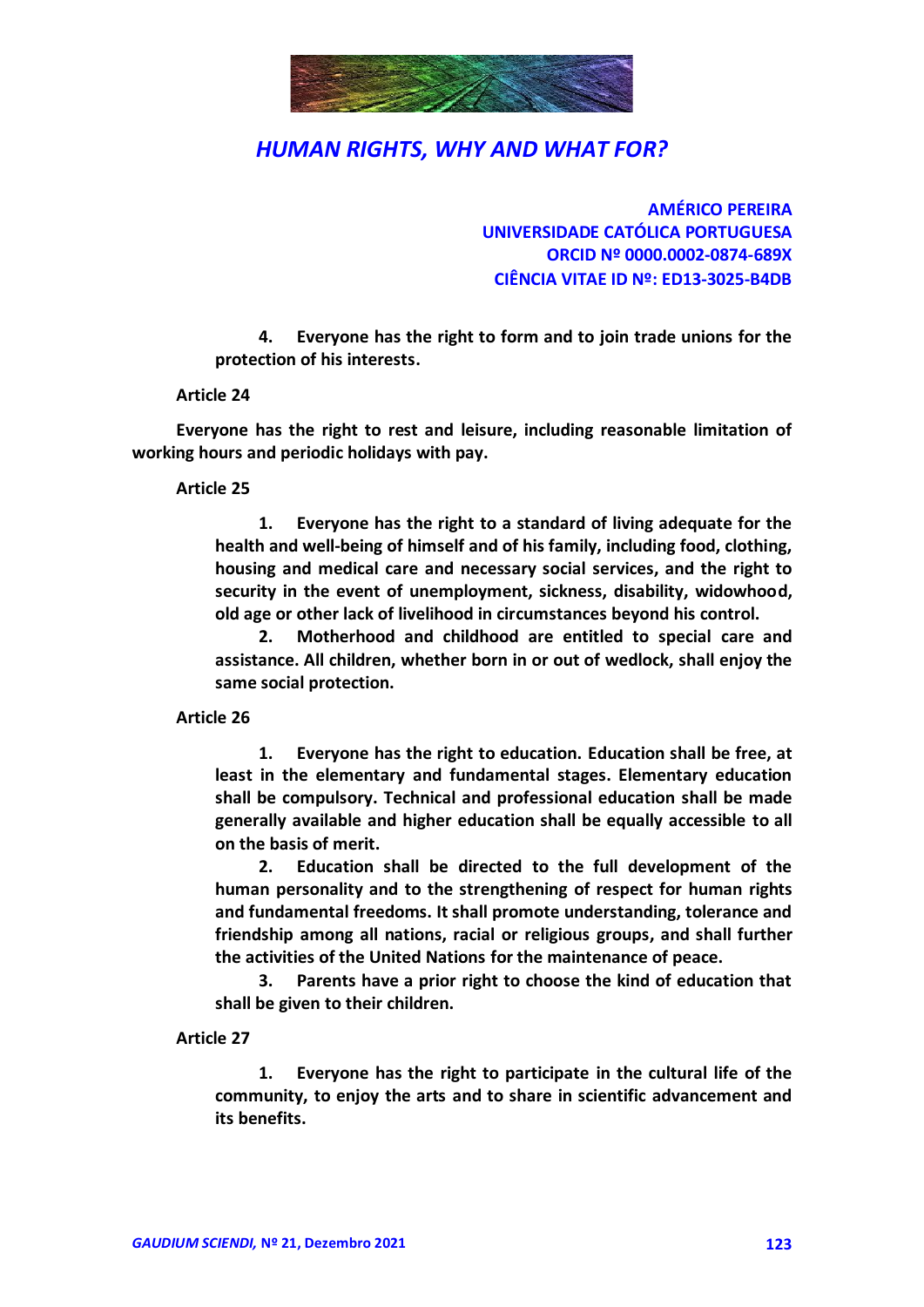

**AMÉRICO PEREIRA UNIVERSIDADE CATÓLICA PORTUGUESA ORCID Nº 0000.0002-0874-689X CIÊNCIA VITAE ID Nº: ED13-3025-B4DB**

**2. Everyone has the right to the protection of the moral and material interests resulting from any scientific, literary or artistic production of which he is the author.**

#### **Article 28**

**Everyone in entitled to a social and international order in which the rights and freedoms set forth in this Declaration can be fully realized.**

#### **Article 29**

**1. Everyone has duties to the community in which alone the free and full development of his personality is possible.**

**2. In the exercise of his rights and freedoms, everyone shall be subject only to such limitations as are determined by law solely for the purpose of securing due recognition and respect for the rights and freedoms of others and of meeting the just requirements of morality, public order and the general welfare in a democratic society.**

**3. These rights and freedoms may in no case be exercised contrary to the purposes and principles of the United Nations.**

#### **Article 30**

**Nothing in this Declaration may be interpreted as implying for any State, group or person any right to engage in any activity or to perform any act aimed at the destruction of any of the rights and freedoms set forth herein.**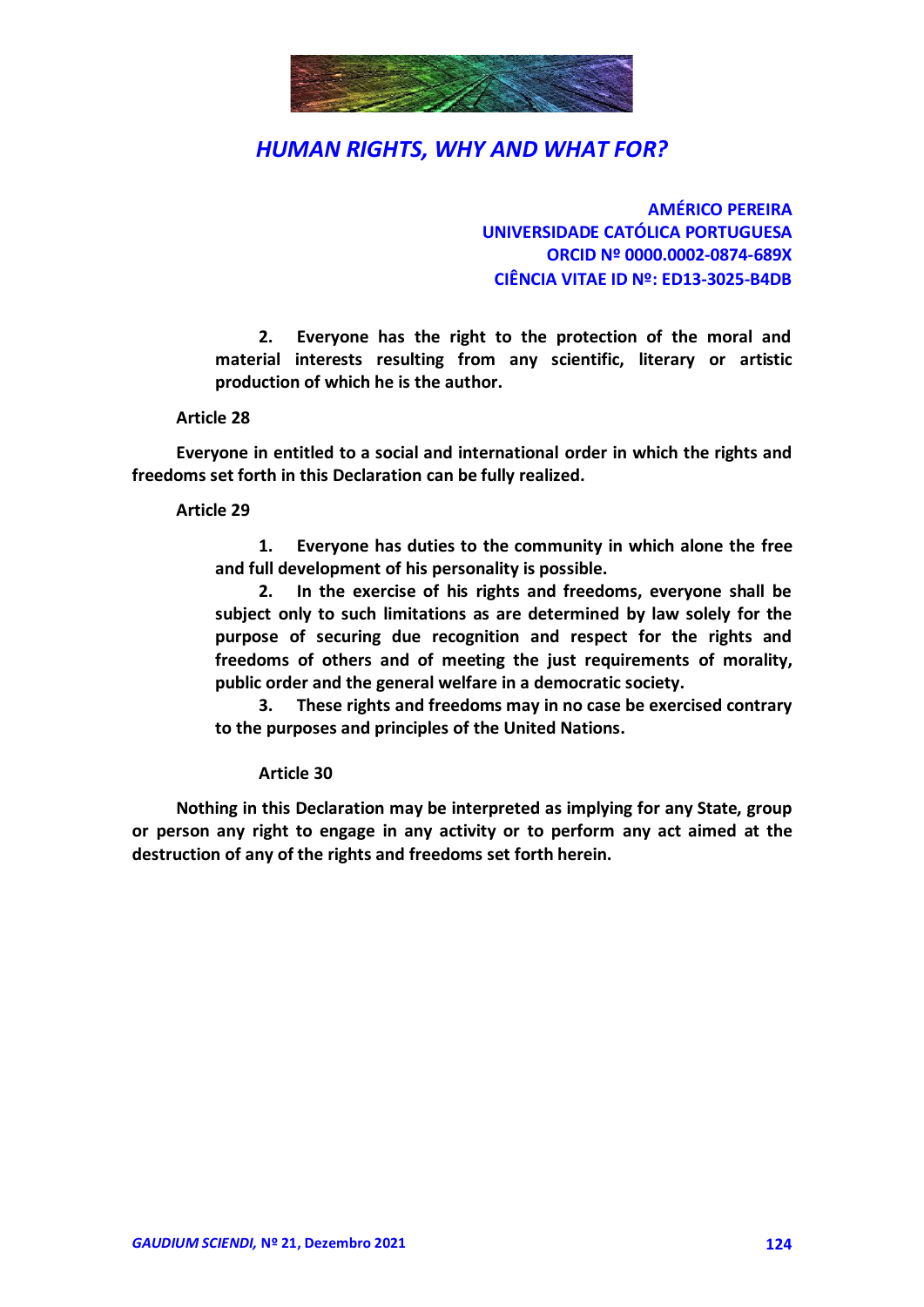

**AMÉRICO PEREIRA UNIVERSIDADE CATÓLICA PORTUGUESA ORCID Nº 0000.0002-0874-689X CIÊNCIA VITAE ID Nº: ED13-3025-B4DB**

#### **NOTA BIOGRÁFICA DO AUTOR**

**Américo José Pinheira Pereira licenciou-se em Filosofia pela Universidade Católica Portuguesa (Lisboa), em 1990. Obteve o grau de Mestre em Filosofia em 1997, pela mesma Universidade, com a defesa da Dissertação "A Relação entre o Acto e o Ser na obra de Louis Lavelle". Em 2006, obteve o grau de Doutor em Filosofia, também pela Universidade Católica Portuguesa, com a defesa da Dissertação "Fundamentação ontológica da ética na obra de Louis Lavelle". Actualmente, é Professor Auxiliar da Faculdade de Ciências Humanas da Universidade Católica Portuguesa. Na sua actividade docente tem leccionado nas Faculdades de Teologia e de Ciências Humanas, bem como no Instituto de Ciências da Saúde da Universidade Católica Portuguesa as disciplinas na área da História da Filosofia Antiga, Axiologia e Ética, Bioética, Ontologia, Filosofia do Trabalho e da Técnica, Filosofia da Religião, Epistemologia, Filosofia da Linguagem, Filosofia da Arte e da Técnica, Antropologia Filosófica, Antropologia Religiosa, Sócioantropologia da Saúde para além de vários seminários de especialidade nas mesmas áreas. Organizou e co-organizou mais de duas dezenas de encontros científicos. Proferiu cento e uma conferências e palestras científicas. É autor de dezassete livros, co-autor de três e tem autoria de vinte e oito capítulos bem como dois capítulos em livros de actas. Tem quarenta e cinco artigos científicos publicados em revistas científicas nacionais e estrangeiras. Tem duzentos artigos de diversa índole publicados** *on-line* **em publicações nacionais e internacionais. Tem ainda recensões, artigos em dicionários e enciclopédias e traduções em várias línguas.**

#### **ABSTRACT**

**The constant presence of barbaric acts along the history of humanity calls for an "imperial rule of law" in order to avoid the continuation of such a tragic tradition; the Declaration of Human Rights is the basis for such a lawful empire.**

#### **KEY-WORDS**

**Human rights, barbarous acts, education, imperial rule of law.**